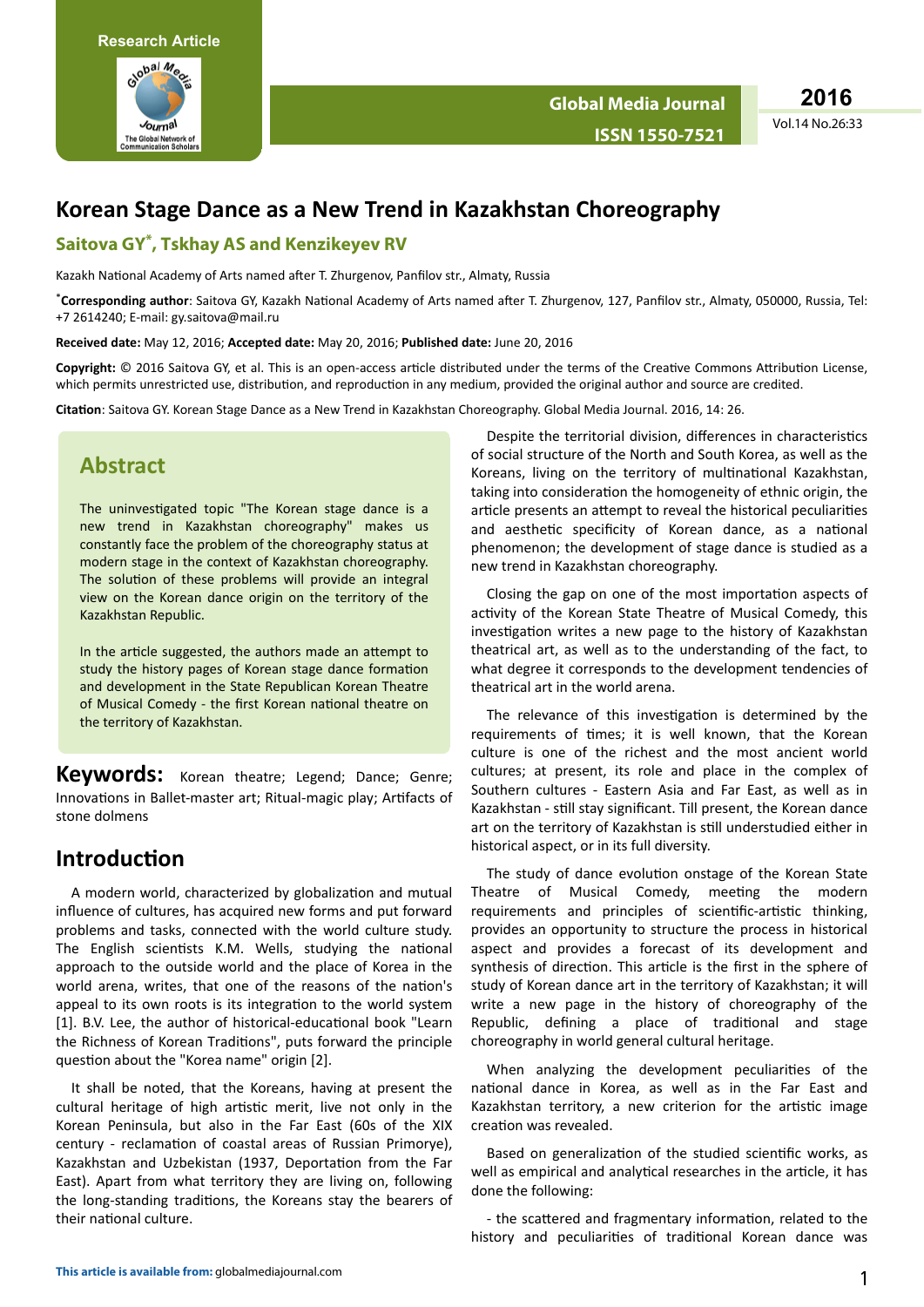**ISSN 1550-7521** Vol.14 No.26:33

generalized, as well as the interconnection of music and dance;

- the genesis of Korean dance art was studied; it consists of the ritual-magic actions, proved by the artifacts of stone dolmens, petroglyphs of Korea, mural painting of burial vaults of Koguryeo;

- the role of religious views in traditional Korean dance was determined;

- a number of Korean court and folk dances, games, that became the basis for independent dance performances and separate acts in the performances of Korean theatre was described;

- the development dynamics of Korean stage dance in national performances, concert programs of Korean theatre in Kazakhstan was revealed for the first time.

Literature Review. A significant contribution to the general theoretical study of Korean dance art was made by the Korean scientists, choreographers An Byung Hon, Lee E Soon, Sung Soo Nam, Coj Seung Hee [3-6]. The authors describe only some traditional dances, revealing their typical peculiarities.

A number of interesting facts about the work of Korean ballet-masters, performers of Korean dances, is taken from the works of Qwan Ben Rin, Kim Min - A [7-9].

In the former USSR, the first publication, directly devoted to the Korean dance, was the study guide "The Korean Dance", written in 1956 by An Soon Hee, co-authored by T. Tkachenko and N. Lvov [10].

The collection of articles "The Korean Classic Art", composed by L.I. Kireeva, presents a special valuable source to reveal the traditional layer of national choreography in the early period of Medievalism [11].

The archeological material, described by R.Sh. Dzharylgasinova and O.N. Glukhareva presents an important source to reveal the traditional layer of Korean national choreography in the early period of Medievalism [12,13].

The articles, dissertations, monographs of Russian Orientalists are of great interest. Thus, for instance, Yu.V. Ionova, in her work "Rituals, Customs and Their Social Functions in Korea (the Middle of XIX - the Beginning of XX Century) - (1982), devoted to the everyday, wedding and calendar ritualism, describes the traditional dances and mentions the role and significance of dances in Korean customs and rituals.

The work of V.M. Markov "The Republic of Korea. Traditions and Modernity in the Culture of the Second Half of XX Century. A View from Russia" (1999) has become the result of long study of traditions and culture of Korean nation, religious beliefs, rituals, traditional dances, the development trend of modern choreography. A classification of dance and musical art was made by I.A. Tolstokulakov [14]. Although the author pays the significant attention to the synthesis of musical-dance culture, he considers the traditional Korean costume in

parallel, and also studies the reforms of Korean national culture, introduced by Van Sedgen, in the historical aspect.

From our point of view, the dissertation to the topic "The Problems of Korean Dance Art: "The New Dance" and Typical Dance in the Development Process of National Ballet", written by the Ph.D. in Art History Lim Jae Joon, is of special interest [15].

The master's dissertation "Dance Culture of Korea: History and Modernity" of the Korean scientist Moon Byun Nam, is devoted to the study of peculiarities of South Korean and North Korean stage dance and to the theatrical production in modern Korean culture [16]. Some aspects of Korean music and dance art are studied in the dissertation works of Seong Sin Jun, Im Ok Soon, Sang Kuing Kim, Lam To Tok [17-19].

To reveal the peculiarities of musical-rhythmical basis of the Korean dance, the authors studied the works of musicologists, contained in collections "Bands, Songs and Shamanic Rituals: Folk Music in Korean Society" by Howard K. (1990), "The Formation of Traditional Music in Korea" by Hung Man Yan (The development of traditional music in Korea). The work "Music and Theatre of Koreans in the Far East of Russia (1860-1937): the Dialogue of History and Art" by V.A. Koroleva presents the "experience in reconstruction of traditional culture (including the dance one) of the Koreans, who live in the Far East in the period from 1860 to 1937 [20]. "The Specificity of Rhythm in Korean Traditional Instrumental Music" is the topic of dissertation of the Ph.D. of Art History Joon San Il [21].

Paying special attention to "chandan", and to "usuli" in the dances of people of the Central Asia, it is possible to say, that "their emotional imagery shows, that today we meet the dance, which has a great history, the dance, where the life is described by means of the poetic symbol of movement" [22].

Among the first publications, it is possible to mention the articles of V.L. Burmeister "National Korean Ballet", written in "The Literary Newspaper" on January 12, 1957 and E.Ya. Surits "The Korean Ballet and its Problems" [23,24].

The master's thesis "Interaction of Russian and Korean Choreographic Traditions in Modern Ballet Art of the Korean Republic" by N.A. Cai is devoted to the study of creative exchange between two countries in the sphere of ballet art [25]. Let us note, that the literature about traditional and modern Korean choreography in Kazakhstan is limited by several publications in periodical press. Among the newspaper publications of the last years, it is possible to distinguish the article "Her Dance Poetry", the interview of L.V. Kim, the chief ballet-master of the Korean Theatre [26].

The valuable information on the history of Korean Theatre is contained in the monograph "The Soviet Korean Theatre" by I.F. Kim and in the book "The History of Korean Theatre", the project author is L.A. Nee [27].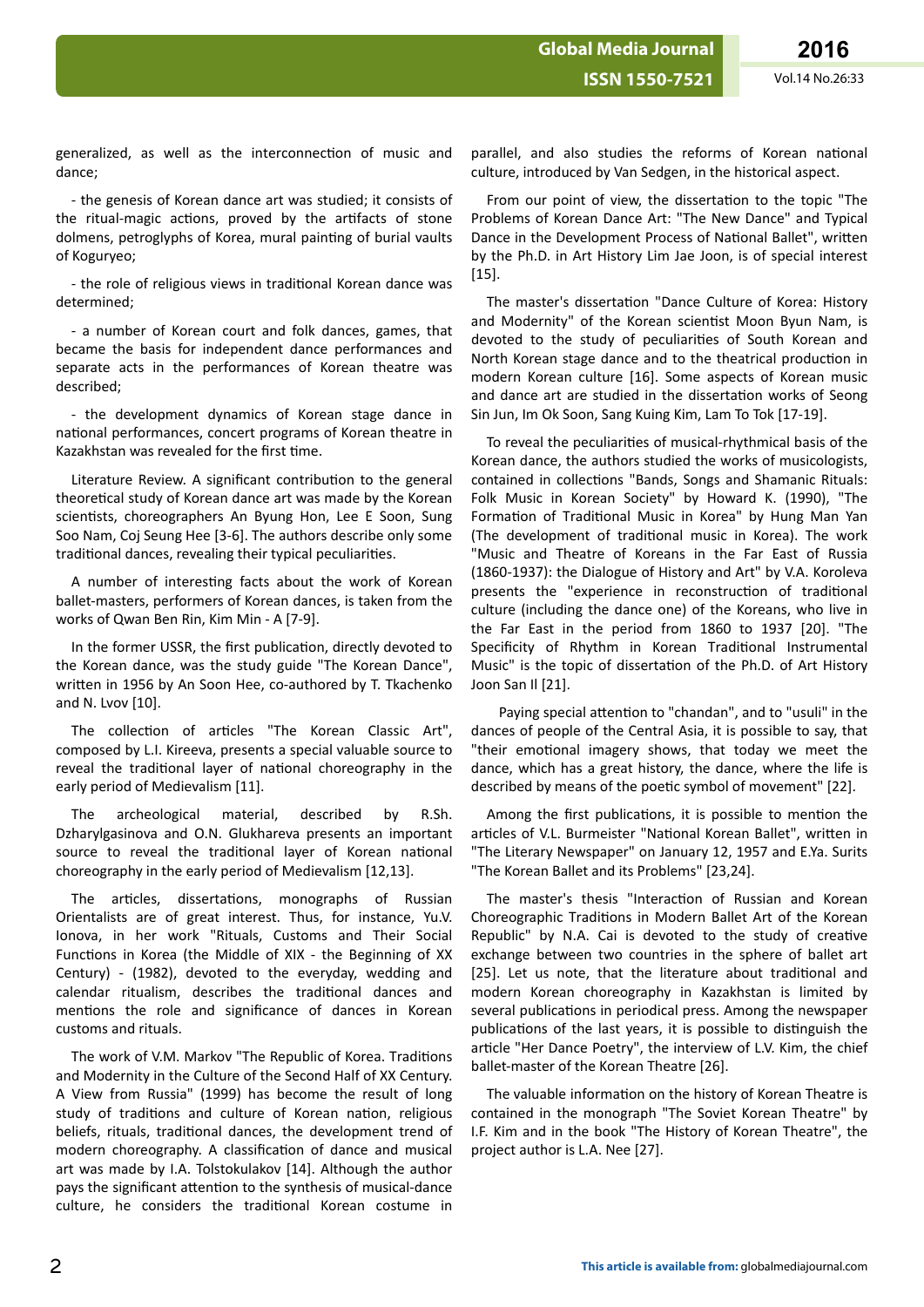**Global Media Journal**

## **Methods of Study**

The object of study is the Korean dance art in the culture of Koreans, who live on the territory of Kazakhstan. The subject of study is the development of Korean stage dance, the regularity of historical development and modern state. Methods of investigation are the following:

- Comparative method;

- Typological method of analysis;
- Inductive way of logical analysis.

- Inquiry method, involving the observation during the study placement with the Korean National University of Seoul. The complex approach to the study of history and culture of Korea is presented in the works of V.M.T and Kan Mangil, S.A. Tokarev, A.N. Lankov, A.A. Kolomin and other Russian scientists [28-31].

The works and statements of outstanding people of choreography of Kazakhstan B.G. Ayukhanov, G.T. Zhumaseitova, G.Yu. Saitova, A.B. Shankibaeva were also analyzed [32-35].

Thanks to comparative approach, it was managed to reveal typical features of dance culture of the Koreans in Kazakhstan, Far East and Korea (South, DPRK).

The comparative approach provided an opportunity to "determine the place of traditional and scenic choreography in global cultural heritage, as well as preservation of unique traditions of choreography" [36].

The method of inquiry and observation, direct contact with the veterans, actors, ballet-masters of Korean theatre, as well as with leading specialists of the Korean National University, National museums, Centers of Culture and Art of Seoul provided an opportunity to use the recording devices of music and dance, customs and traditions.

#### **The Results of Study**

The purpose of the presented work is to determine the vector and to reveal the potential of development of the Korean stage dance in the territory of Kazakhstan.

- To determine the main stages and peculiarities of dance art in Old Korean culture;

- To create the integral view on the phenomena of Korean dance art, conditioned by the peculiarity of dance art in the epoch of Three States (Koguryeo, Paekche and Silla);

- The study of classification of three main types of traditional Korean dances:

- The boundary definition of the volume of dance heritage, studied as of today, is the basis to form the Korean stage dance;

- The analysis of evolution process of the Korean stage dance in the correlation aspects of tradition and innovation, the study of achievements of other dance systems;

- The understanding of connection and relations of traditional and modern dance Korean culture.

It is known, that "the Stage dance is the type of art, where the means of artistic image creation are the movements and positions of human body.... The dance laws are similar to the music laws... The dances, created by separate representatives of nations, became widely spread, gradually getting the stable forms. National originality of dance culture was reflected in specific poses, rhythms, pictures of dance. The best dance samples became the merit of world culture" [37].

Throughout the millenniums, the political and economical relations of the Koreans were developed in close contact with the neighboring nations. Certainly, it was reflected in both religious belief and national culture. It is known, that the Great Silk Way - the East-West, coming from China through the Eastern Turkestan, Kazakhstan, Central Asia, Northern India to the countries of Western Europe - played a great role in mutual influence of religious trends, musical, dance cultures of world nations. "China played the most significant role in this process, wherethrough Confucianism and Buddhism penetrated to the Korean Peninsula. The latter is the state religion of the Three States" [12,31]. In particular, "dance forms and genres, as well as other types of art, were borrowed by Koreans from China and other neighboring countries. However, the borrowed form was rethought according to the Korean national worldview and aesthetic peculiarities " [38].

According to the data from works of scientists from Russia, the West European countries and Korea, they share the view on significant role of religions in the life activity of dance traditions of national art [39-41].

Let us repeat once again, that "Korea is mentioned in chronicles of bordering states, named "Joseon" - "the country of mourning tranquility" ("the country of mourning freshness"). In VII century B.C., according to the legends, written in China sources of the beginning of our era, the China magnate Ji-Tze, known under the Korean name Ky Dza (Kidzha), trying to pull through death, left China and, swimming cross the river Amnokkan, settled in Korea" [33]. Then it speaks, that it was Ky Dza, who "named Korea the country of mourning tranquility".

The period of "three states was the period of Korean culture origin and formation", where Buddhism, Confucianism, Daoism and other religious trends played a definite role in formation and development of traditional dances and their aesthetic principles [38].

The important artifacts, proving the existence of early believes and ritual performances, are the monuments of material culture. The abovementioned is proved by the famous tonsamdon "mask-depiction of human face from the shell (with the holes for the mouth and eyes), "clay depiction of human face, presenting the human-like spirits of the face - the Lars from Hosanna. Let us note, that "the tradition to depict the faces of guardian spirits, the protectors from "the evil spirits" on the clay shines, bronze plates etc. lived in Korea for a long time; it is quite possible, that its roots shall be searched for in this primitive neolithic mask" [28].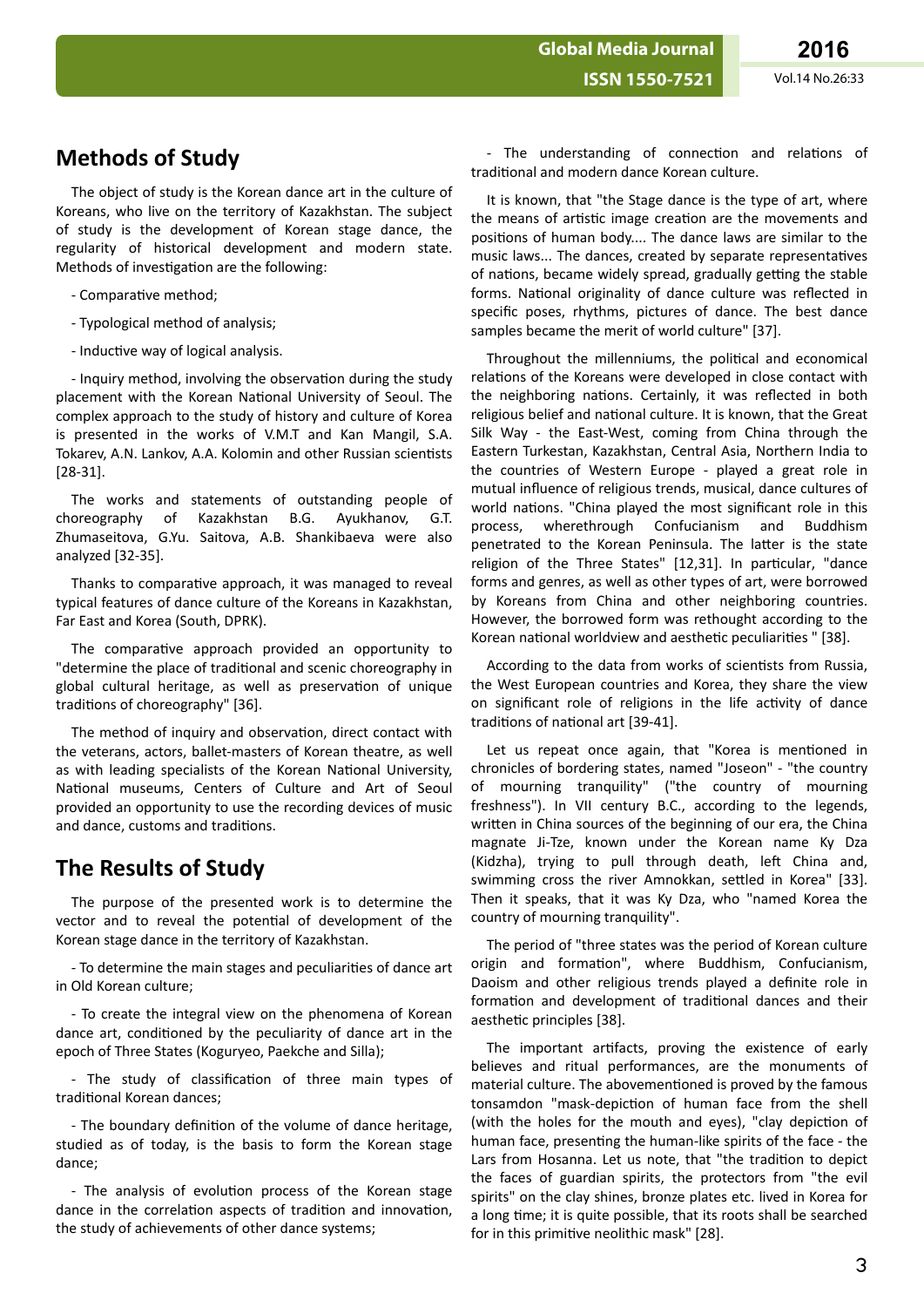In the period of bronze era, "according to the data of Chinese and Japanese historians, in the historical data about the nations Fu-yui, Ko-gu-rio and others", inhabited the Korean Peninsula, "there is mentioned the fact, that they worshiped the spirits of earth and air, genius-gardeners of hills and rivers, soil, caves and even tigers. The Sky and mourning star were especially worshiped [16]. Worship of spirits, which have their own names, takes a special place in the life of modern Koreans - "koryo saram".

The professor V.M. Tikhonov and the historiographer from the South Korea Kan Mangil describe the religion, the ideology of traditional and modern Korea [28]. V.M. Tikhonov mentions. that "the caps" of Geochang dolmens frequently resemble the image of tortoise - the symbol of fertility and longevity in Proto-Koreans" [28]. It is proved by the walls and gates of fortresses, survived till present, as well as private houses, decorated by tortoises. "The state stamp of Korea also has the form of the tortoise, and it is carved from marble" (Korean religion 1900).

In his description, V.M. Tikhonov mentions, that "the Geochang dolmens are usually located according to the axis of the East-West, what hints at their possible link with the Sun cult", as well as the "cult of stones and mountains", that got their development at later stages of Old Korean history". The collected materials state, that "the dolmen shall be considered ...as a sacral symbol of the community in whole, the center of generic and communal cult life" [28].

Thus, "the connection of these giant burial vaults with religious rituals", where, obviously, definite rituals took place, testify about the atmosphere of Korean life in ancient times, about the existence of primitive religious performances. The digging of stations and burials of dolmens testify about cult actions, where, obviously, dance actions were of great significance and had definite tasks.

"It seems, that the geometrical motive of circle and concentric lines, frequently met in Korean petroglyphes, is connected with the cult of Sun - the source of light and fertility" [28]. The mirrors are also connected with the Sun cult; they had "a special ritual-magic meaning...they were considered an important belonging of the priest or shaman, by means of which the religious people could "concentrate" the light in their hands (the main constituent of the sacral space) and could "manage" it [28].

Here is necessary to remind, that the Koreans have the belief, that the deceased after death is presented in the image of three spirits, living in the sky, on the earth and under the ground. There existed the ritual Sadya bab, which consisted in feeding the three spirits. The description of this ritual is written in the book B.V. Lee. In the end of the ritual, "those who present, made a del (bow). Then the food from the table was gathered to the commemorative dishes and was also buried" in order "the deceased's soul did not come back to the quick" [2].

"The interconnection and interaction of "underearth" (earthy) and "top" (sky) worlds is proved by the survived fragments of mural painting of Koguryeo burial vaults. "The first burial vault Koguryeo with paintings was opened by Edward Shavann in 1907 close to the river Tungou.... Further steps of archeology of Koguryeo are connected with the names of Japanese scientists Torii Ryûzô, Sekino Tadashi, Hamada Kosaku, Ikueti Hirosi, Umehara Suedze" [12].

The famous mural paintings of burial vaults of the Koguryeo period, where the heaven spirits Sasin are depicted (the guardians of the four cardinal direction), as well as the secular and mythological plots, date back to the IV-VII centuries. The definite consistent pattern of painting exists there; it reflects the aesthetic views of artists, as well as "the worldview of people of that times, their views about the interaction and interconnection of "underearth" (earthy) and "top" (sky) worlds" [12].

The portrait-genre painting - Inmul pkhunsok, which mainly depicts the rich magnate and his lucky life in the other world, is of great interest. It seems that the unknown artists tried to communicate deep philosophical content, "lied in Korean culture initially, at the stage of myth formation" [38]. The Orientalists N.A. Vinogradova and N.S. Nikolaeva consider: "The relations of myth personages determine the state of cosmos: chaos and harmony. The shift from chaos to harmony is provided not by means of battle and victory of the headstart over the evil forces, but by the marriage of two opposite heroes and the birth of the young facilitator" [42]. Obviously, peaceful character of Korean nation, full of optimistic, but sentimental culture, was formed on the basis of philosophical worldview of harmony in everything. Hence follows the character and manner of performance, especially of female dances.

The burial vaults, found close to the county Anak, got the names "Anak No.1", "Anak No.2", "Anak No.3". The walls of the burial vault had the following paintings: the hunting scene, the depiction of palace, the demonstration of people, the fantastic animals (the fish with wings and legs, the roe with wings), the drum of unusual form", architectural details (columns), the Great Bear Constellation" [7].

The mural paintings of the burial vault Hanbanmyo ("The tomb in the form of pan") are described by the famous Korean archeologist To Yuhoo. He writes the following: "This burial ground has magnificent fresco paintings. The walls are grounded by lime and painted with inimitable mastery. The firm hand with single free movements, drew the lines, typical of the Asian art. The powerful figure of guardian with risen sward, full of angry precipitance, froze on the wall, still charming the spectator with the amazing lines of his body; the magnificent fairy with the nimbus round the head and the lotus flower in hands enheavens. The Western wall has the pretty children faces, which smile to us through the earth flows. All these perfect human figures are framed with remarkable symbolic paintings of the ceiling and curtain rods" [43].

"Muonchon" ("The burial vault with depiction of dances") is located near Cian. One of the most wide-spread plots is the depiction of musicians and dancers. Frequently, it is "a peculiar "ensemble": three musicians and dancer, where the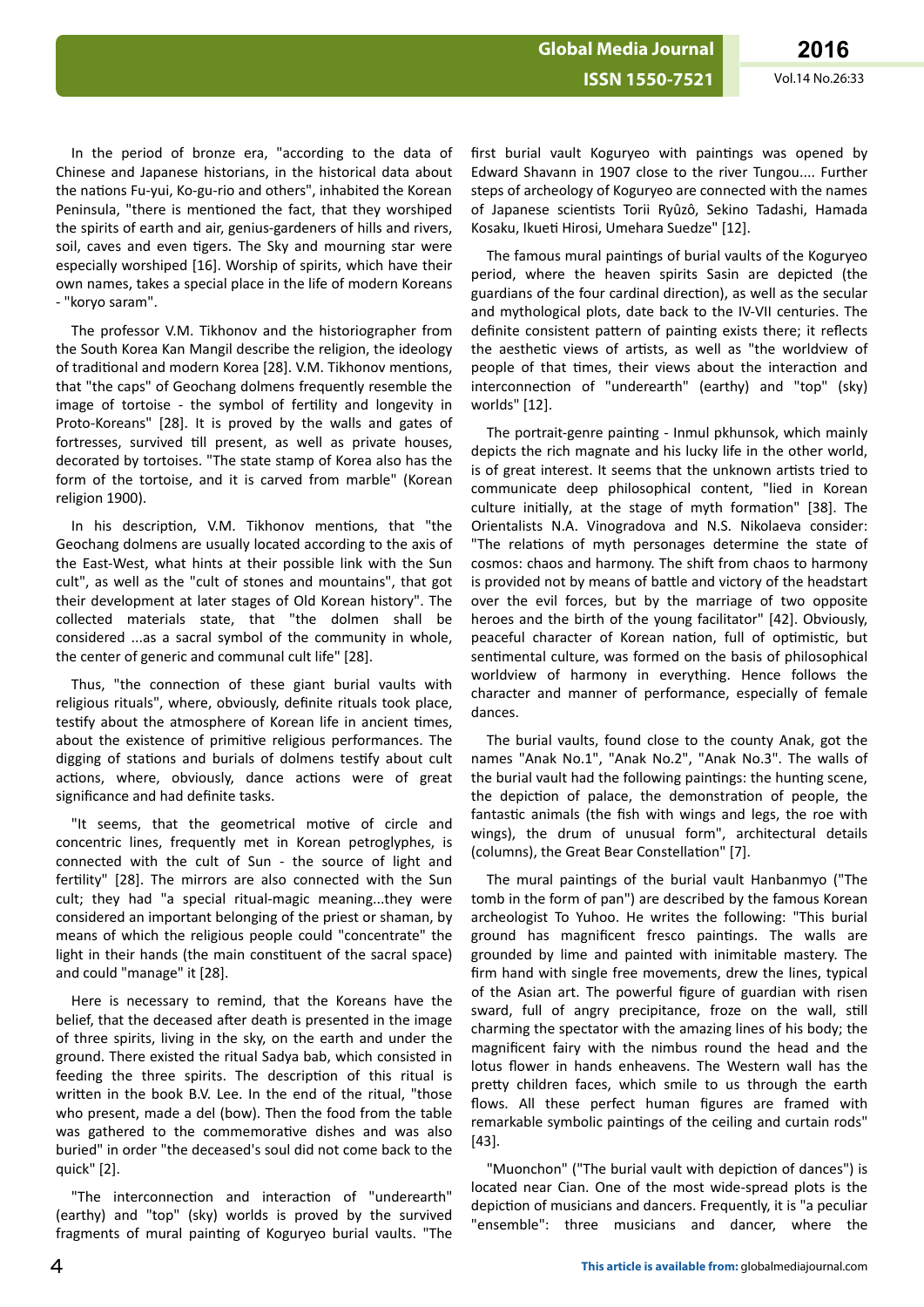**ISSN 1550-7521** Vol.14 No.26:33

movement of the dancer is presented with astonishing mastery, as well as the light and free costumes of the musicians" [12]. Thus, the artist specifies the synthesis of dance and music.

Naturally, the depiction of dancer, who performs definite dance elements - "crossing the legs and rising the hands in front of the chest, is of great interest; he (the dancer), as if claps hands it time with music".

The dancer is depicted in traditional clothes, typical of Koguryeo people of the time. He wears "long cogory with narrow sleeves, roped with the belt on the waist, the long shalwars (padzhy), the bottom of trousers is decorated with stripped bottoms; there are black shoes on his legs" [12]. However, "freakish hat from the cloth with red spots, resembling the turban" and the facial profile of dancer "with big long nose, not typical of the Mongoloids... gives ground to some scientists to considers, that the dancer in the mask is depicted; the others assume that it is the dancer of "foreign origin".

We share the opinion of the scientists, that "Turban", "the dancer's face profile... is not typical of Mongoloids"; it provides an opportunity to put forward the hypothesis about the borrowings in the culture of Koreans and the nations of China and Asia. At the same time, the interconnection and mutual enrichment of song-musical and dance art is proved by the historical facts, recorded by many Orientalists. More likely, the sketch of "the dancer of foreign origin" is connected with one of that syncretic cults, which were originated in the Central Asia or Eastern Turkestan, and came to the Korean Peninsula through China.

One of the brightest samples, the influence of Korean dance culture on Chinese multipart performance "Shee bu yue", is met in the monograph "Dance Chinese Art: History and Modernity" by the art scientist A.B. Vats. The performance "Shee bu yue" - "Gaoly yue" (the dance of Gaoly state) dates back to the old state Koguryeo, located in the North of Korea. Two performances were connected with the musical-dance traditions of the Central Asia ("Kango yue" and "Angyo yue" the dance art of Uzbekistan). Three performances are connected with the empires, located on the territory of modern **Xinjiang Uygur Autonomous Region** "Gaochan yue" (Turfan), "Guitsy yue (Kucha), "Shul yu" (Kashgar).

Thus, "Shee bu yue" reflects the ideological principles on the use of different cultural borrowings" (Vats 2011, p. 47), accepted by the government of Tan Empire (Ly Clan). The message, that its performers wore the costumes with long sleeves and white shoes, calls attention to itself; it coincides with the image, still used today in the folk Korean dances" [44].

"It is possible to say about the Chinese culture in whole, that, perceiving the foreign cultural phenomena, it soaked and "absorbed" them fully, determining the place in general nomenclature and endowing its own Chinese names and terms" [45].

The survived fragments of "multifigured composition", where "three groups of people are arranged in the big site in the open air ... there are two men: the dancer and the musician" [12]... playing the vankham, in the far row", provide an opportunity to make the conclusion about the existence of solo male performance. There are five dancers in the middle row: three men and two women. Their figures are depicted in one movement. The dancers move smoothly to the right, whilst their hands are put to the opposite" [12]. This episode communicates the group lyrical dance, which shows the style of performance presents the record of one of dance elements and, mainly, reflects the unique traits of character and temper of the Koreans.

"Finally, there are seven singers in the third row. The singers stands in compact group - their easy poses, light, relaxed head rotations excellently reproduce the atmosphere of performance of liquid melody" [12]. From the description of wall fragment, we see qualitative performance.

The existence of professional actors, jongleurs, stilt walkers is proved by the "scene of feast from the burial vault "Phalchonny pyokhvachon" [12]. There are good reasons to say, that there were the cult dances, performed in temples, sanctuaries, during state rituals, and the court dances of entertaining character (feast scene) [12]. The cult court dances and the court dances in whole "are characterized by graceful, powerlike movements. As opposed to the court dances, the Korean dances reflect the everyday life, labor and believe of simple people (rural dance, dance in masks, shamanic dance)" [46].

The Korean music and dance art, passing through the long way of development, absorbing the foreign phenomena, managed not only to keep its originality, but, being descended from generation to generation, promoted definite conservation, thanks to which definite artistic canons were elaborated.

- Musical traditions, being developed for centuries, revealed the main genres of court music - tanak, khyanak, aak; thee genres of folk music muak, sogak, sandcjo, nonak or "peasant music"; the dance, being developed under the influence of musical art, was developed both in court and in folk art. The peculiar feature of court dances is the ceremonial dance tradition, deep artistic merit and unusual brightness of costumes, accessories. At present, the reproduced court dances "Chkhoenmu", "Khakmu", "Chkhuenchzhon", "Kommu" are considered to be the "Treasury of Spiritual Culture"; the leading folk dances are the following ones: "thalchhum", "sandenory", "synmu", "musokcum", "kkokdugaksee", "thepkhyonmu", "khannyanmu" and "salpkhury";

- The synthesis of oral-musical-dance culture became the basis of theatrical art and Korean musical opera chkhanguk;

- Ritual shamanic dances in the masks, previously fulfilled magic functions, began to be used both in ritual, and in theatrical-dance performances. Gradually, being developed in folk surroundings, they began to bear the artistic loading. Dance performances in the masks are divided in 4 types and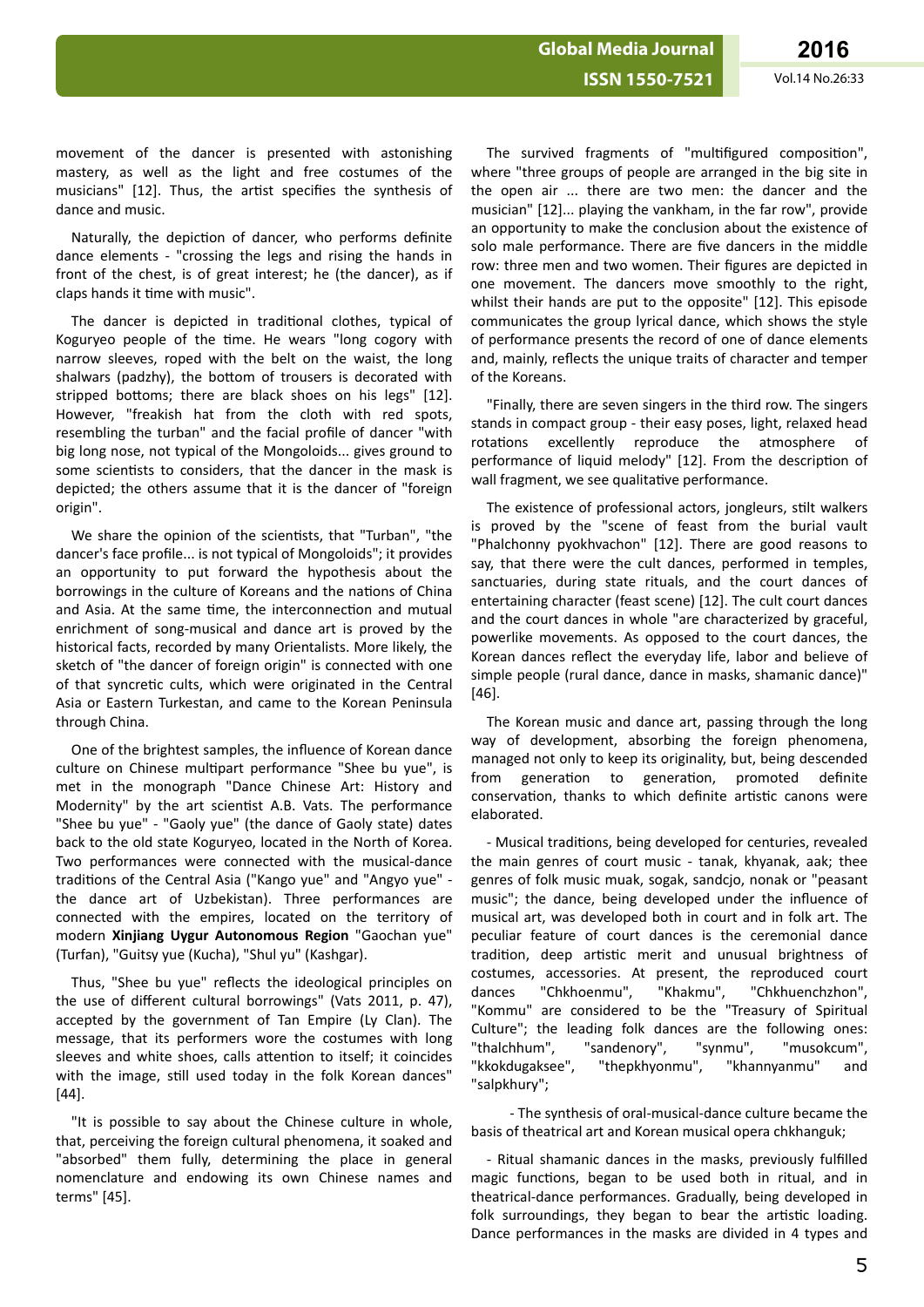**Global Media Journal**

have their own peculiarities, differences and destination: Yangju, Ponsan, Hahve, Ogvande.

Reasoning about national peculiarities of dance art, the art experts, who deal with the problems of national choreography and who try to make their classification, express their view and put forward different hypothesis. Despite the fact, that "still there is no single opinion on the criteria of approaches to dance grouping. Some scientists stand for the single classification principle. The majority of scientists consider, that it is impossible to invent the universal classification, and the dances shall be subdivided on the basis of material specificity" [47].

The American scientists R. Kraus, proceeding from the material specificity (dance history, modern American theatrical dances, the status of choreographic education in the USA), classified the material into six main groups: 1. Ballet: 2. Modern dance; 3. Social dance; 4. Stage dance; 5. Folk dance; 6. Ethnic dance [48].

The work of English folklorists V. Alford and R. Gellop, based on general review of folk dances of the British Isles, deals with the comparative analysis of traditional dances of European nations. Revealing common features and differences, the authors classify dances according to content, form and main motions [49].

Foreign scientists K. Zaks, A. Mill, R. Persivel, in their complex approach to dance classification, group them according to their belonging to definite ritual [50-52].

The majority of scientists from the Post-Soviet Republics also follow the classification of traditional dance choreography according to its belonging to rituals. The authors Koo J.M., Nacht A.C. in the book "An Introduction to Korean Culture", based on the studied Korean folk dances, analyze and make a conclusion about the peculiarities and differences of court, Confucian and folk dances [53].

Studying "The Dance Korean Culture", Mun Byun Nam distinguishes "two trends in specific performance: vocal and instrumental music" in dance music.

Studying the traditional Korean culture, its typical features, the regularities of historical development and modern status, the Doctor of Art V.M. Markov studies the choreographic material - the dances "Chakpop", "Ilma", "Choenma", "Salphury", "Puchhechhum" - and for the first time makes a classification of Korean traditional dance on its basis [54].

The investigations of Korean Scientists I.A. Tolstokulakov and Yu.I. Ionova are characterized by the attraction of data from related areas: history, music studies, culturology. The Doctor of Art Sciences I.A. Tolstokulakov raises a problem about the relation of music and dance of previous centuries, in conclusion, he provides a classification of musical and dance art.

Yu. I. Ionova made a significant contribution to general theoretical study of shamanic traditions. In 1980, Ionova wrote the article "Shamanism in Korea (XIX - the beginning of XX century)", where the customs, rituals and the reflection of song and music traditions of Korean, are considered in details.

The ethnographic material of V.E. Baglay is of special interest for study. Describing the sources of Korean national choreography, the author classifies the traditional dances into six types: court, shamanic, Buddhism, Confucian, folk dances and mask dance performances [46].

Taking into consideration the materials of research works of several scientists, comparing all classification ways and personal observations, we grouped the dances in the following way:

1. Court dances involve ritual and religious ones;

2. Folk dances involve rural and shamanic dances in masks;

3. Neokorean dance presents a synthesis of elements from traditional and modern dances.

This classification provides an opportunity to trace the development of Korean traditional dance both in historical aspect, so to say "vertically", and "horizontally" - in all its diversity as of today.

Studying the pages of history of the Korean theatre, in connection with its deportation from the Far East and with numerous migration of the Koreans inside Kazakhstan, it is possible to distinguish four main stages in the theatre development:

The first stage - Far Eastern (1932-1936) - is determined as a period of generation and development of Korean stage dance. The first dance sketches, in the performance "A Legend of the Girl Coon Hyan", were produced by the musician and expert of Korean folk dances Lee Bon Hak. He included some moments from the folk festival "Tano" and marriage rite "Hapgynne" and "Phebek" to the dance scenes, carefully keeping the form and elements of dance movements in folklore choreography. Thus, the Korean folk dance got stage interpretation for the first time.

A performance "The Legend about the Girl Coon Hyan", created on the basis of classic Korean epos, "is permanently present in the repertoire of the Korean theatre from the day of its formation"; it is the visiting card of the theatre. Running ahead, let us note, that for the time of theatre existence (1932- 2014), the play was reworked several times (1960-s, 1970-s, 1980-s). With each new interpretation of the play, the topic of love is remained unchanged. With good reason, it is possible to say, that the performance "The Legend about the Girl Coon Hyan" has become a peculiar school for the whole generation of Korean actors and ballet-masters producers.

From high antiquity, the plots of national folklore, survived till present and became the basis of stage performances: "The Legend about the Girl Coon Hyan" by Lee Den Nim, "The Legend about the Girl Sim Cen" and "Ariran" by Zay Ena; folkheroic - "The Slaves" by Thai Dyan Coon; "The Legend about Hynbu" by Thai Dyan Coon The Legend about the Hare" by Ni Nikolay V and many others.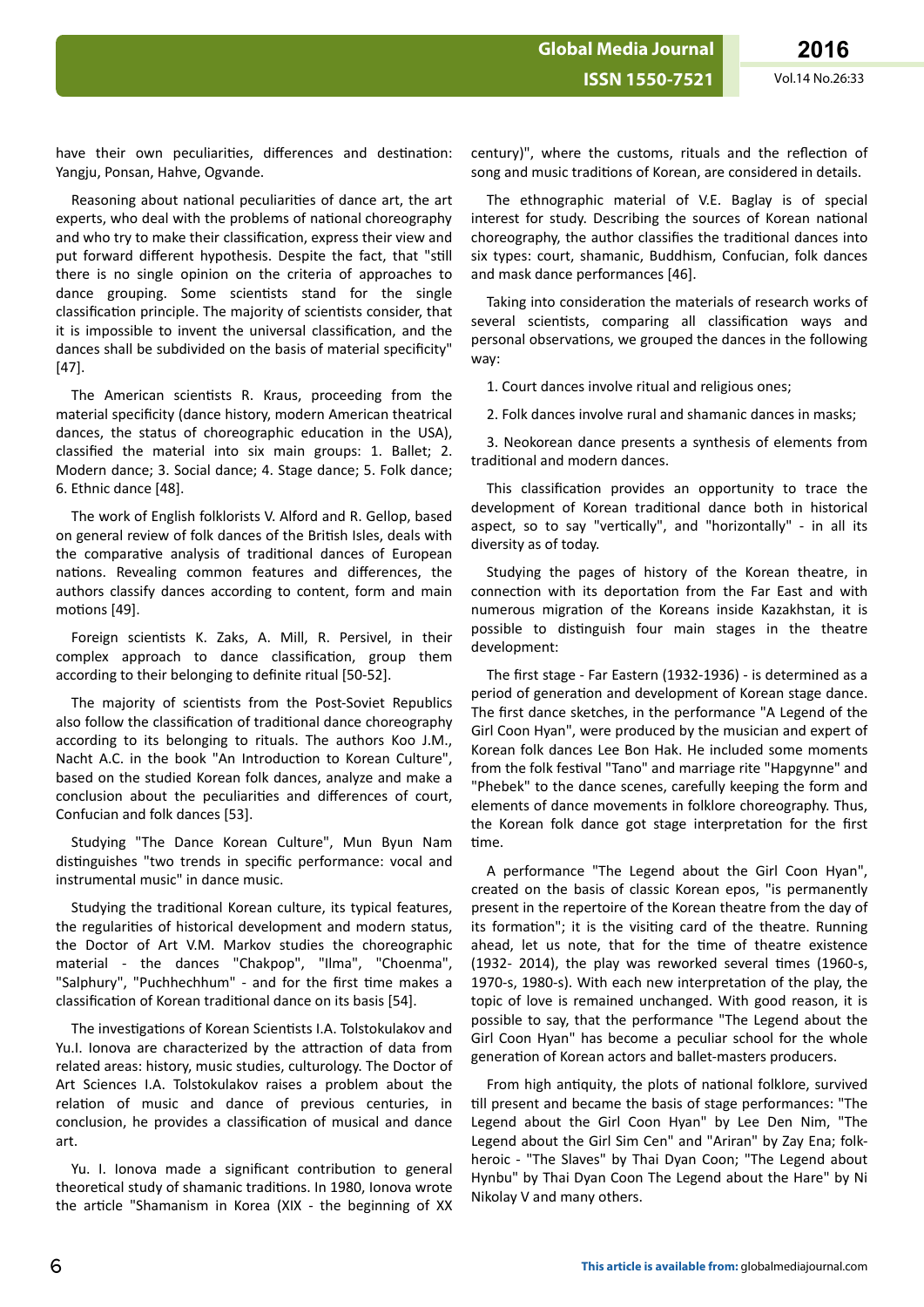**Global Media Journal**

- The second stage is of Kzyl-Orda; it initially covers 4 years  $(1937-1941)$  - the pre-war period, and then, after Ush-toba, it covers 9 years, coming back in the period from 1959 to 1968.

Deportation is a tragic period of repressions, befalling the Korean nation. The vein of the Korean theatre is interrupted.

- The third stage is Ushtobinsky. The tours of the theatre in the RSFSR, USSR, Transcaucasia Republics became the significant events in the middle of 1950-s. Together with the masters of dance art, they participated in large concert in Moscow during the Decade of Kazakh Literature and Art (1958). To prepare the Kazakh dance routines, the balletmaster from DPRK Ra Suk Hi, who had a study placement with the Bolshoy Theatre, was invited. The increased performance level in the theatre provided Ra Suk Hi with an opportunity to produce classical Korean dances, such as "Dance with Swards", "Dance with Hand Fans", "Dance with Drums" (Hansami Chum"), "The Shepherd and the Girl" ("San Mu").

Let us pay your attention, that the "Dance with Hand Fans" in stage interpretation was introduced by famous ballet dancer Coj Seung Hee, who played the major role in development of Korean dance art of the new time". It was the beginning of the XX century, when "the Koreans met the Russian Ballet and Russian folk dances for the first time" [10]. The Russian spectator saw the rich art of the Korean dance art for the first time in 1951; it was brought under Coj Seung Hee. The second meeting took place in 1965.

- the fourth stage of the theatre (from 1968 till present). The end of 1960 brought new changes to the life of the Korean theatre - in 1968 the theatre was moved from Kzyl-Orda to Alma-Ata, the capital of Kazakhstan".

The address to folk traditions continued in the subsequent years. In 1970, Kim Gi bon, Kim Hya Oon, Tatyana Kim - the actors family from the Korean theatre produces "Non Ak" ("The Peasant Festival"), where the dancers, dance girls and actors participated. The first, that attracted attention, was the close and active contact of performers with spectators.

The theatre actors' skill, inventive, even improvisatory performance of mise en scences, taken from folk games and rituals, presented the wide, many-sided range of songchoreographic composition "Non Ak". The spectator "was bribed" by authentically folklore material.

Missing some pages, let us note that the team still continues the creative search. "The Prince of Three Kingdoms" has become the performance, that marks a milestone; it was written based on the motives of Korean folklore legends. The performance was confined to the 80s anniversary of the theatre.

Young choreographers of the musical fantasy "The Prince of Three Kingdoms", the ballet-dancers Nadezhda Kim and Anna Coj perfectly coped with the tasks of the Producer Oleg Lee.

The performance is full of song-dance and plastic scenes, which differ with light musicality. The choreographer provides the spectators with an opportunity "so see" the magnificent music, composed by George Yun.

The traditional Korean choreography is finely intertwined with non-traditional plastics in the performance, for instance: "the court dance" is presented in restrained, sublime traditional character; in "The Autumn Dance" we can see the wind whirls in free plastics.

In the stage, when the Prince - Autumn sings the song, two girls dance the stylized Korean dance with long sleeves "Hansam".

The dance to the song of the Summer Prince is interpreted as playful, with light character. A new technical device is used in duet dance "Butterflies" (is conventionally named by the authors of this article). The dance girls make play of the properties - large butterflies, fixed on clusters. The choreography is based on the play and flitter of the properties. Dance vocabulary is mainly based on the free plastics.

The girl duet to the song of Winter Prince is performed in more national style in the synthesis of classic steps, underlying the poses. The dance character is more pacific, lush, musically continuous. Such properties, as powdered branches of fur-tree are used; the difference is that the dance here is primary.

The Spring is the awakening of nature: the first flowers, tender flower-buds. The soul dances and sings, it is the bird flitter, the strive for the unknown, the feeling of Love. The dance to the song of Spring Prince is performed by four girl dancers, they have the flower wreaths. Transparency and airiness is felt - the dance is produced in romantic style.

The second act begins with the dance of "Fairies", presented in single statistical coloring of the performance. The first part is performed by the ballet-dancers, then, it gradually flows to the dance-song picture with the participation of actresses. who perfectly possess the scenic plastics.

The dance of the princess Man Ok and friends (6 actresses), the dance of "Spirits", performed by the theatre actors with "hansami" and in masks "Non Ak".

Today the participants and followers continue the search for the new artistic way of thinking, harmonious synthesis of traditional national and modern plastic language, new forms and genres.

A new search, in new genre was the one-act ballet "Parallelism", produced by Anna Coj. The libretto of the graduation work, written by A. Coj herself, is devoted to the deportation of Koreans from the Far East to Kazakhstan. The ballet is produced in lyrical-dramatic genre. Dance vocabulary is used in some pictures in "purely" national movements, sometimes in the synthesis of elements of Korean dance and free plastics, sometimes in modern dance style.

Thanks to the politics of Kazakhstan, the contacts with historical motherland of actors of the Korean theatre were established. The leading ballet-masters of the theater R.I. Kim and L.V. Kim were initially sent to DPRK, and then to the Korean Republic for practical training. Certainly, it provided a new view, innovative search in the performances of professional ballet-masters.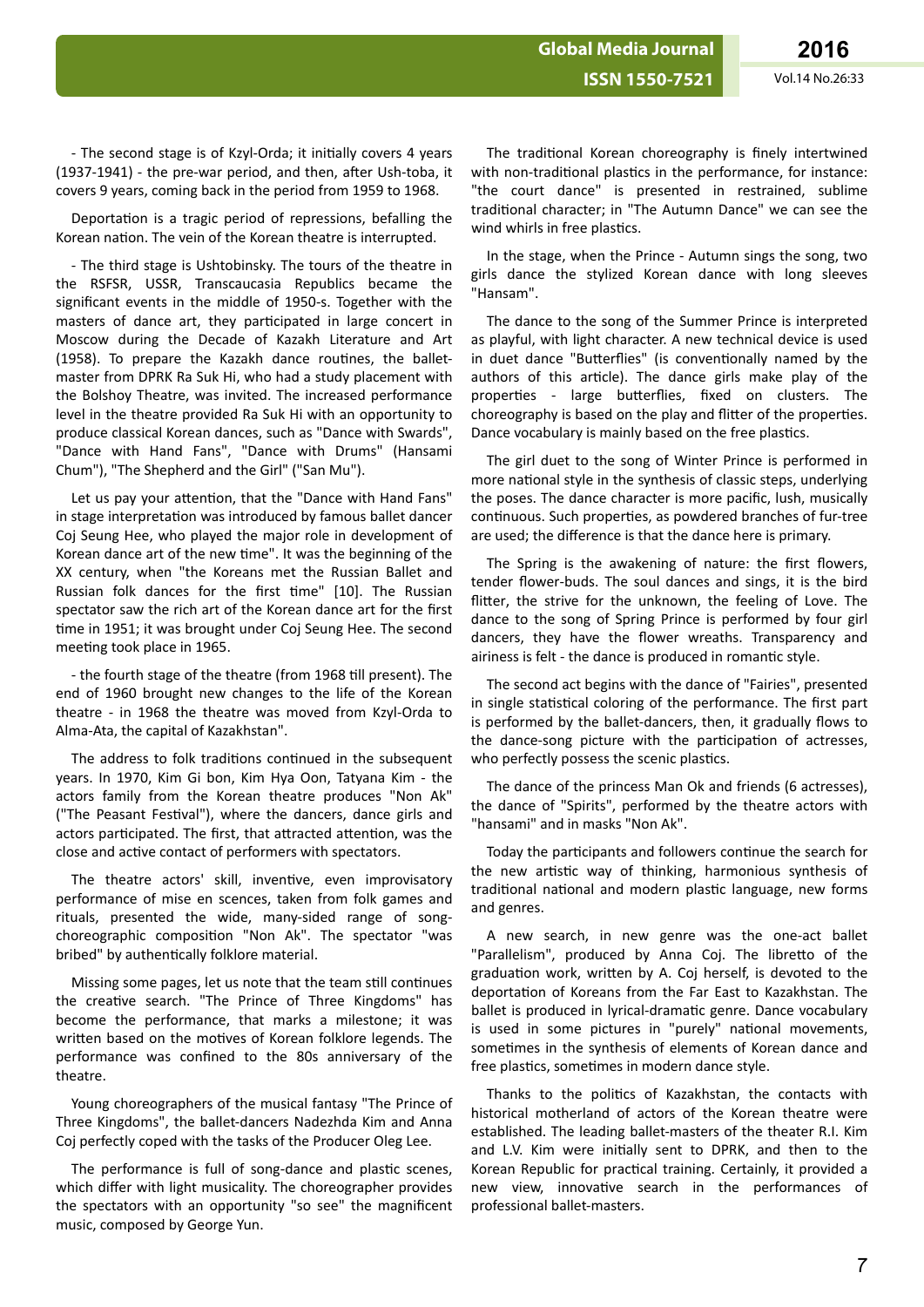The Korean scene dance raises to the new level thanks to choreographers of the Korean Republic, who come to Alma-Ata (2014, 1015) under the Memorandum on cooperation, written in 2013 with the Korean Theatre Of Kazakhstan. The producers from the Center of Preservation of Non-Material Korean Heritage taught the master-classes on study of Korean compositions, combining the synthesis of dance and acrobatic stunts.

Based on the study of Korean traditional dances, existing on the territory of Kazakhstan, Korea (South and North), the Far East, despite the development of stage type of art with different ideological views, it is possible to assure, that the commonness of aesthetic principles provided the typological unity of folk dance on the territory of settlements of the Korean, making it the integral phenomenon of national culture.

## **The Discussion of the Obtained Results**

Disclaiming the study of such complex problem, we tried to study only one aspect in our article - the formation and development of Korean stage dance, as a new trend in Kazakhstan choreography. As this aspect could not be studied without the historical context, the object of study involved general traditional dances, ritual-magic rites, reflected religious, aesthetic preconditions.

Traditional Korean dance art is undoubtedly considered one of the brightest and richest cultural phenomena. The period of "three states was the period of Korean culture origin and formation" where Buddhism, Confucianism, Daoism and other religious trends played a definite role in formation and development of traditional dances and their aesthetic principles.

To study the Korean dance art, "the poetic adaptation of myths and historical legends, medieval historical-geographical compositions, ancient Korean encyclopedias, collections Phesol - the small prose forms (12-17 centuries)"(Korean Mythology) - are of great value. The scientists mention that "the Korean mythology has a number of specific features. It is connected more with the history of the country or the fantasy world, than with the world of gods.

It is known, that "many myths present the models of actions and organization of life pattern and connect them with primeval period" [55]. The Korean myths also reflect the primeval folk believes, pantheistic in their character. There existed the view about the "mythologem "of world axis" and its "sacral" center of the world" in the view of spatial vertical (the world tree or mountain). Here follows "the cult of sacral trees and mountains... The cult of Sky God, responsible for the fertility in universe" typical of the Proto-Koreans of early centuries. The worship of four elements (the sky, the earth, the fire and the water), propitiation of different spirits, demons was communicated in cult ritual dances. The belief and the superstition, connected with the worship of nature spirits and mythic ancestors - the representatives of animal

world, and with the protectors and defenders of people in underworld - the spirits of ancestors - are of special significance in ritual actions.

Ritual dances, comprised to different rites, including "The Dragon Dance", implement fully not only the dance, but also the ethnographic traditions.

The existence of ancient dances, that took an important place in rituals, presents the rudimentary form of theatrical performance, which existed in shamanic rites.

At present, many legends and fairy-tales take a special place in the repertoire of theatres of Kazakhstan and Korea.

As it is impossible "to reconstruct the archaic samples of ritual dances", then, "using the retrospective method of analysis", we made an attempt to "reveal the understudied aspects of ritual choreography" [56].

Actually, the female Korean round dance "Kangansuolle" is "picturesque" and "poetic". The culture expert Moon Byun Nam made the most detailed description of "Kangansuolle". Comparing it with Russian round dance, the author specifies that "Kangansuolle" is the round dance, "it is related to the Russian folk round, which is danced by the young girls under the moon in the Midsummer's night" and notes "its distinctive features.... "Russian round is danced in more speedy pace, the performers are separated by small intervals, the round is frequently ended with fast dancing. In Korean round dance, the girls as if swim in dance, hands in hands, closely cuddling to each other; they make a step not from the toe, but mainly from the heel" [16].

Let us present a more detailed description of the round dance, recorded by Moon Byun Nam.

"Kangansuolle" is accompanied by cult songs, and it is connected with the worship of Moon, as a symbol of fertility. In the full moon of the first and eighths month according to lunar calendar, many girls gather together to sing in chorus and solo, and to dance in a round. More than fifty girls can participate in a round. This dance is characterized by slow even circular motions..., which alter with bobbing and chanting in honor of the moon. Gradually, it causes great interest, that the pace of the round becomes faster and ends in whirl dancing. Circular motions mean purification and enclosure from evil spirits.

"Kangansuolle" dates back to the ancient agrarian magic: its plastics and chanting expressed the love for the earth. Frequent bobbing is the collection of rice spikes... The traditional motions, being elaborated for centuries, concentrate the essence of national character, its peculiar tempo and rhyme, typical of this ethnos" [16].

This abstract shows us, what is the round dance "Kangansuolle". First of all, it is the song-choreographic composition, which shown the entwinement of elements of the ritual dance "Moon worship", "purification, enclosure from the evil spirits" with definite rite, devoted to cropping. Existing in further centuries, losing its magic functions, the round dance "Kangansuolle" "remained a bright and life-affirming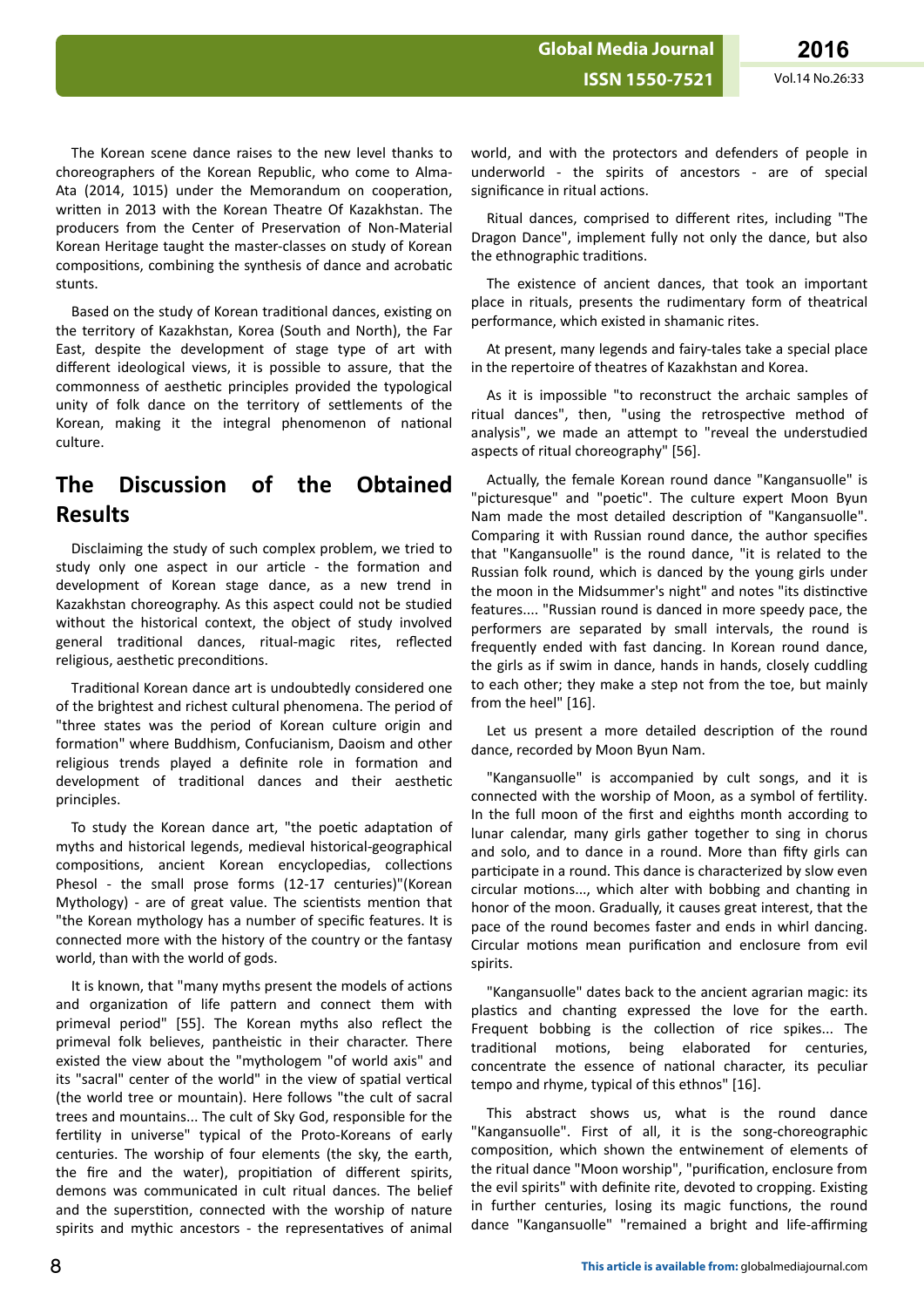phenomenon of folk dance culture". It is not unexpected, that at present, it has different variants of composition, which are shown at "regional festival "Henan Kangansuolle in the South Jeolla Province (The republic of Korea). The round "Kangansuolle", danced in the South Jeolla Province (The Republic of Korea), has a status of "national treasure of the culture No. 8".

Fragmentary data about the rites of Sky worship is present in the works of many scientists, who studied Korea. The Sky ruler Hanynim worship continued to exist in sacral stars, connected with human fates. Large stars were considered to be the symbols of giants, wise men, and the small ones were the symbols of ordinary people. Moon Byun Nam, referring to the scientist E.V. Vasilchenko, underlines, that "the Korean region, the same as the whole South-Eastern Asia, was characterized by the use and scalarization of bronze and stone instruments... The sounding of such instruments does not die out for a long time, spreading in waves every each side, being heard for large distance, especially in the mountains and near the water" [57]. Then the author puts forward a hypothesis, that "... such sounding shall provide complete communication with divine world, spreading the sound within larger space in external manifestation, dipping the consciousness of the listeners to ecstatic state" [16].

Full and complete description of sacral relation to instruments was given by the scientist "Han To In. "...By the example of teaching to main techniques of drum cango playing, revealing the imagery meaning of instruments, he reveals the relation of the musician to the instrument. Judging by fair conclusion of Han To In, the traditions of "teaching to main techniques of the drum chango playing survived till present [58]. Han writes: "Imagine, that your closest person has died. In grief and sorrow, you fall on the ground and strike it with hand. You strike the ground: ttak, tta, da, dok, kun; you play kukun, kidak; you play with both hands: don. There are no such people, who could strike the ground automatically, as a machine. However, there are people, who make the strike technics automatic, skillfully striking the drums chango with the feeling of respect and complaisance" [59].

According to the words of L.V. Kim, the main ballet-master of the Korean theatre (Kazakhstan), the dances, performed at present to the chango drums, have their own specificity. Being the producer of the "Dance with Drums", L.V. Kim pays attention to the following moments: firstly, the dancer is simultaneously the performer and the accompanist; secondly, the dancer shall have the brightly expressed feeling of rhyme, body coordination and technical skills when striking the rhythmic pattern on chango; thirdly, the complex dance technique (different twiddles, diverse twists, hopping) shall communicate the harmonious implementation of the image. All this adds the dance special mannerism of performance and has its specific character.

The "Dragon Dance", popular in Korea, China, in the countries of South-Eastern Asia, presents the developed dramatized carnival, having its own variation. For instance, in the epoch of Silla state, the dance Coen or "The Dance of Dragon of Eastern Sea" existed; it was one of the variants of the classical "Dragon Dance". Initially it was danced by one actor, then by two, and in the beginning of Coson period, five people participate in it. This court dance was performed before the New Year celebration to expel all evil spirits. The men actors were dressed in blue, white, red, black and yellow costumes, symbolizing four corners of the earth and the center; the faces were covered by brown masks. In the beginning, they dance sole , then each of them dances in pair with the actor, who is in center, at that, all other participants whirl synchronously with them. The performance is accompanied by shamanic music.

From the abovementioned follows, that the form of the "Dragon Dance" presents the multi-part composition. In the process of its development, the dance changed in qualitative performance (solo, pair, five). We can suppose, that improvisation prevailed in embryonic state, where the actor demonstrated his talent. His dance vocabulary involved imitation and pantomime motions, imitating the Dragon. When the number of performers increased, the dance became a kind of contest, where each of five actors dances solo "in the pair with the actor, dancing in the center".

Traditional dance art continues to exist as a stability symbol of Korean culture both in folklore heritage of people, and in scenic interpretation at stage, despite the territorial separation of the Koran nation.

## **Conclusions**

The purpose of this article is to study the Korean dance in the context of formation and development of Kazakhstan choreography and its integration in the world space. The purpose is also to determine a vector and to reveal a potential of Korean stage dance in the State Republican Korean Theatre of Musical Comedy [60].

However, to achieve this aim, it was required to determine the main stages and peculiarities of dance art in Old Korean culture; to reveal early forms of believes, which were reflected in everyday customs, definite cult traditions and different types of dances.

Based on generalization of the studied scientific works, as well as empirical and analytical survey, the work introduces a concept of genesis of Korean dance art, consisting of ritualmagic actions, proved by the artifacts of stone dolmens, Korean petroglyphs, mural painting of Koguryeo burial vaults. The idea, that the Korean dance art, being a constituent of Proto-Korean culture, from times immemorial represents the ethnocultural codes, dating back to shamanic and Buddhism ritual dances, is also substantiated. The adoption of Confucianism and Daoism, musical and dance cultures were rethought and included to new cultural context. Thus, it is possible to say the following:

- The close relation of religion and dance is traced in ethnic culture;

- Syncretism was a phenomenon of religious worldview of Korean. Thus, when shamanism dominated, Buddhism initially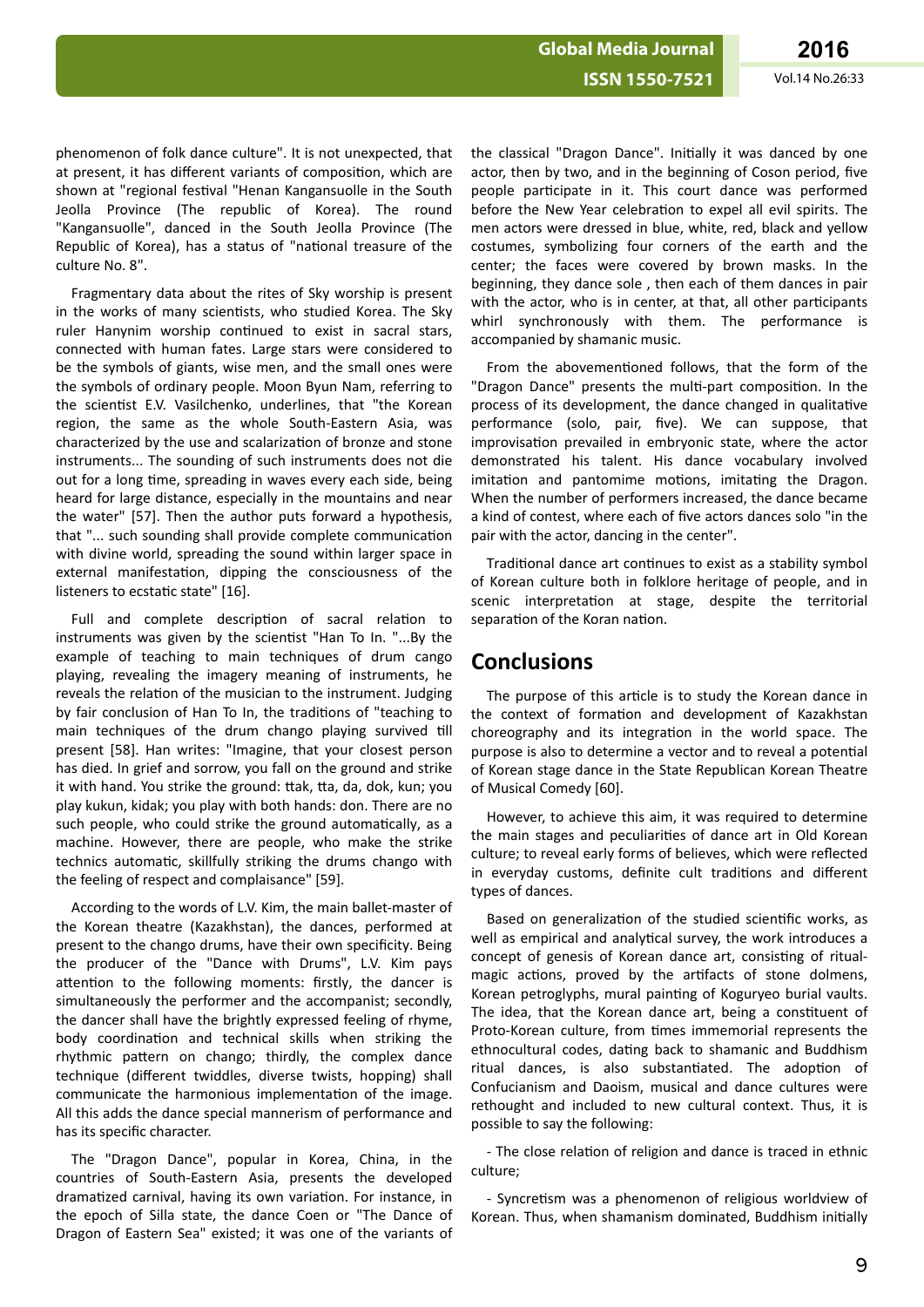penetrated, and then, Confucianism and Daoism became widespread in the circles of feudal aristocracy;

- Multi-religious factor played a creating role in centuriesold succession of spiritual Korean culture, keeping the unique samples in traditional dance art.

Close intercultural contacts played a significant role in development of Korean dance and musical culture: meridional direction of the Great Silk Way (from the East to the West and vice versa), which manifested itself in great flow of religious (Buddhism) and philosophical (Confucianism, Daoism) views, in syncretism of Chinese, Turkic musical-dance cultural traditions.

The blossom of Korean folk drama, the emergence and formation of Korean music and dance culture happened in the period of three states - Koguryeo, Paekche and Silla. The development of Old dance culture, which had definite, clearly determined periods, provided an opportunity to subdivide the traditional dance into two types: court and folk, characterized by the peculiar style and manner of performance.

The first national Korean theatre in the world engendered in Primorski Krai of the Far East in 1932. Studying the pages of the history of Korean theatre, in connection with the deportation from the Far East (1937) and numerous migration of the Koreans inside Kazakhstan, four main types in theatre development were distinguished. The most prominent and successively appeared tendencies were selected as the criteria in periodization of the Korean stage dance development.

It was the period of active experiments, the search for new forms and their fulfillment with new content. Keeping the fundamental values of national principles, the theatre managed to overcome the number of constraining factors on the way of creation of larger choreographic pieces of work. The creation of one-act ballet "Parallel" propelled the Korean stage dance to the qualitatively new level.

Thanks to the Kazakhstan politics, the contacts with historical motherland of the Korean theatre actors were established. The Korean stage dance rises to the new level thanks to the choreographers of the Korean Republic, who came to Alma-Ata under the Memorandum on cooperation, enclosed in 2013 with the Korean Theatre of Kazakhstan.

Based on the study of Korean traditional dances, existing on the territory of Kazakhstan, Korea and Far East, despite the development of both scenic type of art, with different ideological views, it is possible to assure, that the similarity of aesthetic principles provided typological unity of folk dance in all territories of Korean resettlement, making it the integral phenomenon of national culture.

## **References**

- 1. Wells KM (2001) The Nation, the World, and the Dissolution of the Shin'ganhoe: Nationalist Historiography in South Korea. Korean Studies 25: 2.
- 2. Lee BV (2008) Learn the richness of Korean traditions (historicaleducational edition). Alma-Ata: NV-Service. p: 234.
- 3. Hon AB, Seung AJ (1981) The study of Korean new dance of the initial period (Korean language). Coj Seung Hee. Tokio: Kodoun Samnan. p: 185.
- 4. Lee E Sun (1981) The peculiarities of dances of Coj Seung Hee. Tokio: Kodoun Samnan. Soon Su Nam (1989). The history of Korean dance (Korean language). Seoul, Kymchvan. p: 135.
- 5. Hee CS (1991) The bases of Korean national dance. Seoul: Tonmunson. p: 246.
- $6.$  Hee CS (1991) The motion, its technical updating and national specificity of the Korean dance. Munhesinmun. p: 180.
- $7.$  Rin KB (1994) The dance is a meditation, performed by Houng Hsing Zha. Seoul.
- 8. Rin KB (1995) The dancer Kuk Su Ho acquaints the world with the Korean dance. Seoul.
- 9. Min K, Moo AC (1997) Dance ensemble with the aura of experimentation. Seoul.
- 10. Hee AS, Tkachenko T, Lvov N (1956) The Korean dance (the study guide). M.: Arts. p: 147.
- $11.$  Kireeva LI (1972) The Korean classical art. The collection of articles Eds. L.R. Kontsevich. M.: Science. p: 94.
- 12. Dzharylgasinova RSH (1971) Koguryeo burial vaults and their mural painting The Korean Classical Art. The collection of articles by LI Kireev Eds. LR Kontsevich M.: Science. Main editorial staff of Eastern literature. p: 15-29.
- 13. Glukhareva ON (1982) The art of Korea from ancient times till the end of the XIX century. M.: Art p: 256.
- 14. Tolstokulakov IA (2004) The essay of history of Korean culture. Vladivostok: DVFU. p: 468.
- 15. Joon LJ (2000) The problems of Korean dance art: "a new dance" and typical dance in the process of national ballet development (Doctoral dissertation: 17.00.01). St. Petersburg Humanitarian University of Trade Unions. p: 178.
- 16. Nam MB (2001) Dance culture of Korea: history and modernity (Doctoral dissertation: 24.00.01.). St. Petersburg State University of Culture and Arts. p: 134.
- 17. Im Ok Soon (2000) The Korean national vocal school, its types and genres (Doctoral dissertation). St. Petersburg: RSPU named after A.I. Hertsen. p: 20.
- 18. Kim SK (1998) Northern Korean dances: cultural policy and modern status (Doctoral dissertation: 24.00.01). St. Petersburg: RSPU named after A.I. Hertsen. p: 240.
- 19. Lam To Tok (1988) Tradition and modernity in Vietnam choreography (Doctoral dissertation). M.: All-Union Research and Development Establishment of Art Studies. p: 42.
- 20. Koroleva VA (2008) Music and theatre of Koreans in the Far East of Russia (1860-1937): the dialogue of history and art. Vladivostok: The Publisher of Far East University p: 328.
- 21. San JII (2005) The specificity of rhythm in Korean traditional instrumental music (Doctoral dissertation: 17.00.02). M.: The Gnesins Russian Academy of Music. p: 246.
- $22$ . Avdeeva L (2001) From the history of the Uzbek national choreography. The first book. Uzbek traditional dance art from the ancient times till 2000. Tashkent. p: 283.
- 23. Burmeister VL (1957) Folk ballet of Korea. Literary Newspaper. p: 10.